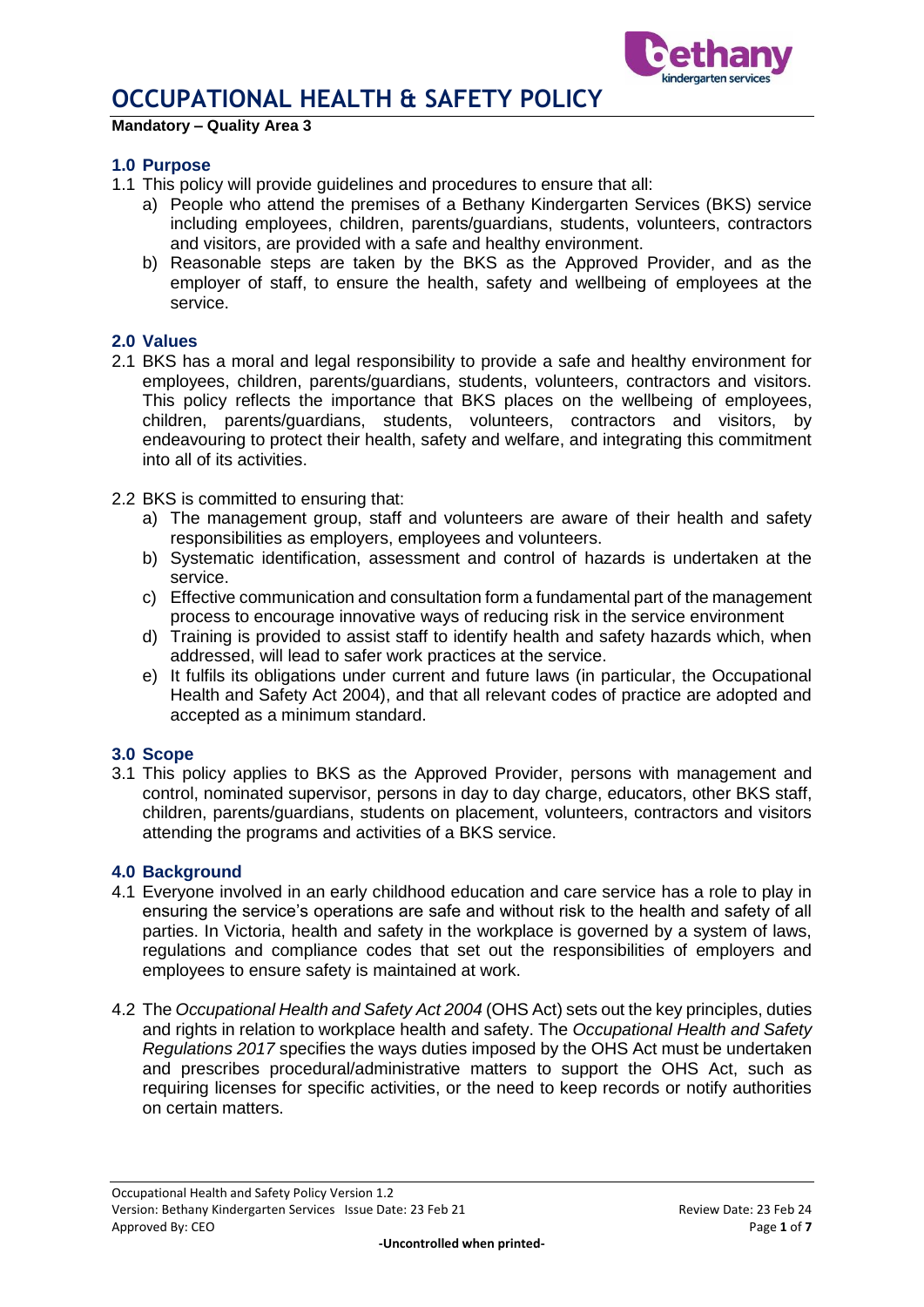

- 4.3 The legal duties of an **employer** under the OHS Act are:
	- a) To provide and maintain a workplace that is safe and without risk to the health of employees. This responsibility extends to contractors for routine tasks over which the employer has management. For contractors completing non-routine tasks, the employer must ensure that the service's daily operations and layout do not pose unreasonable risks.
	- b) To ensure other individuals, such as families and visitors, are not exposed to health and safety risks arising from the organisation's activities.
	- c) To consult with employees about OHS matters that will, or will likely, affect employees directly, including identifying hazards and assessing risks, and making decisions about risk control measures.
- 4.4 The OHS Act places the responsibility on **employees** for:
	- a) Taking care of their own safety and the safety of others who may be affected by their actions.
	- b) Co-operating with reasonable OHS actions taken by the employer, including following guidelines, attending OHS-related training, reporting incidents, co-operating with OHS investigations, encouraging good OHS practice with fellow employees and others at the service, and assisting the employer with conducting OHS inspections during operating hours.
	- c) Not interfering with safety equipment provided at the service, such as fire extinguishers.
- 4.5 An organisation or its officers may be liable under the offence of workplace manslaughter (found in sections 39A – 39G of the OHS Act). Workplace manslaughter can give rise to a fine up to \$16.5 million for an organisation or for a 25 year prison sentence for an individual.
	- 4.5.1 Workplace manslaughter will arise if:
		- a) The applicable OHS duty was breached by negligent conduct (i.e. conduct which fell greatly short of the standard of care that would have been taken by a reasonable person in the circumstances
		- b) There was a high risk of death, serious injury or serious illness, and
		- c) The breach of the duty caused the death of the victim<sup>1</sup>.

## **5.0 Definitions**

1

- 5.1 **Duty of care:** a common law concept that refers to the responsibilities of organisations to provide people with an adequate level of protection against harm and all reasonable foreseeable risk of injury. In the context of this policy, duty of care refers to the responsibility of education and care services to provide children, staff, students, volunteers, contractors and anyone visiting the service with an adequate level of care and protection against reasonable foreseeable harm and injury.
- 5.2 **Hazard:** an element with the potential to cause death, injury, illness or disease.
- 5.3 **Hazard identification:** a process that involves identifying all foreseeable hazards in the workplace and understanding the possible harm that each hazard may cause.
- 5.4 **Hazard management:** a structured process of hazard identification, risk assessment and control, aimed at providing safe and healthy conditions for employees, contractors and visitors while on the premises of a BKS Service or while engaged in activities endorsed by a BKS service.

 $1$  Not for Profit Law – OHS Laws (Vic) 2020

Occupational Health and Safety Policy Version 1.2 Version: Bethany Kindergarten Services Issue Date: 23 Feb 21 Review Date: 23 Feb 24 Approved By: CEO **Page 2** of **7**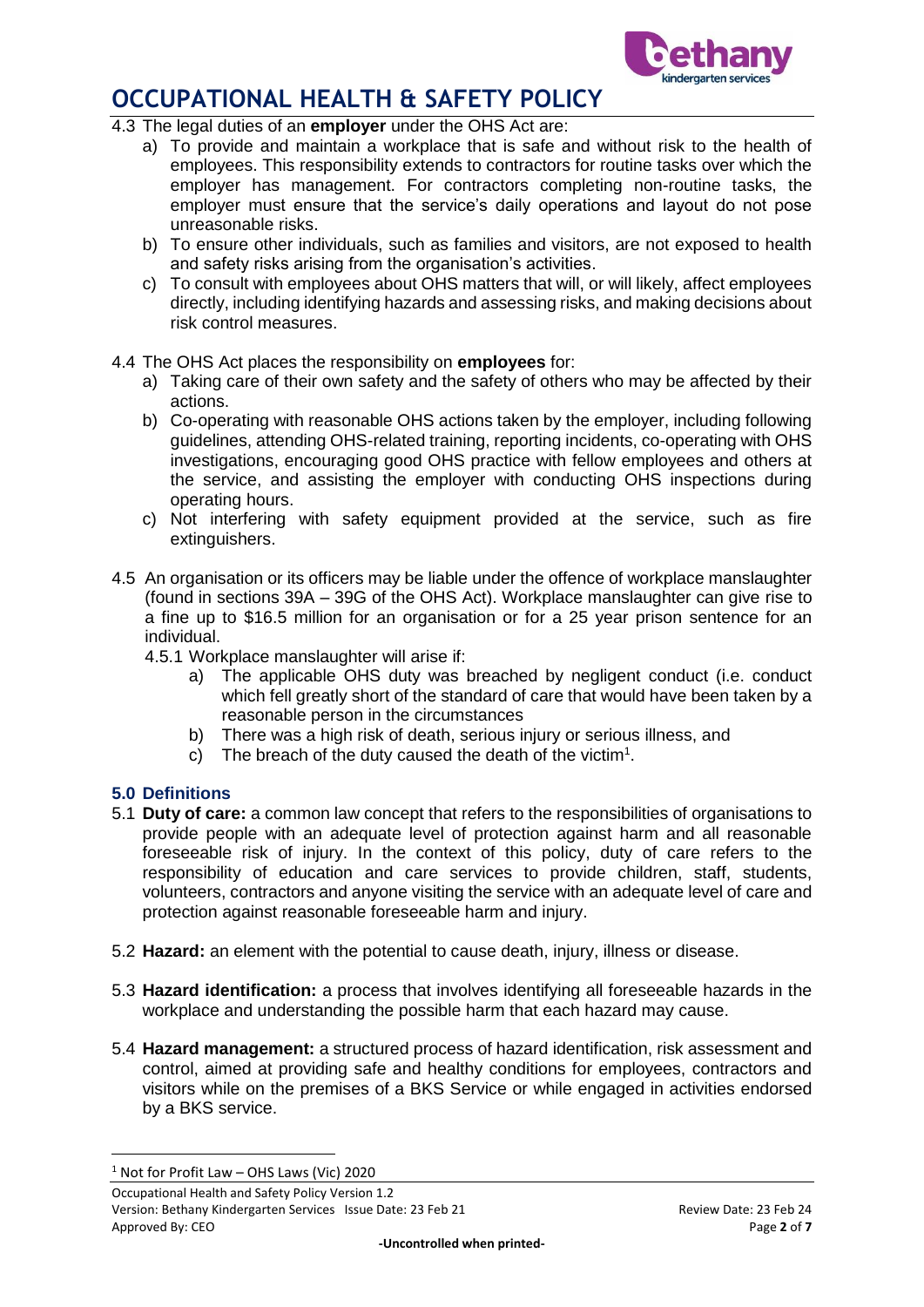

- 5.5 **Harm:** includes death, or injury, illness (physical or psychological) or disease that may be suffered by a person as a consequence of exposure to a hazard.
- 5.6 **Material safety data sheet:** provides employees and emergency personnel with safety procedures for working with toxic or dangerous materials. The data sheet includes all relevant information about the material such as physical properties (e.g. melting/boiling point, toxicity and reactivity), health effects, first aid requirements and safe handling procedures (e.g. personal protective equipment, safe storage/disposal and management of spills).
- 5.7 **Notifiable Incident** is an incident for which you BKS is legally required to notify Worksafe Victoria. For the purpose of COVID-19 the following definitions apply:
	- 3.16.1 **Confirmed COVID-19 diagnosis** means a positive result for a person who has undergone a diagnostic procedure for COVID-19.
	- 3.16.2 **Infectious period** means the date, being 14 days prior to the onset of symptoms consistent with COVID-19 or a confirmed COVID-19 diagnosis (whichever comes first), until the date on which the person receives a clearance from isolation from the Department of Health and Human Services.
- 5.8 **OHS committee**: A committee that facilitates co-operation between an employer and employees in instigating, developing and carrying out measures designed to ensure the health and safety of employees in the workplace.
- 5.9 **Risk:** the chance (likelihood) that a hazard will cause harm to individuals.
- 5.10 **Risk assessment:** a process for developing knowledge/understanding about hazards and risks so that sound decisions can be made about the control of hazards. Risk assessments assist in determining:
	- a) what levels of harm can occur
	- b) how harm can occur
	- c) the likelihood that harm will occur.
- 5.11 **Risk control:** a measure, work process or system that eliminates an OHS hazard or risk, or if this is not possible, reduces the risk so far as is reasonably practicable.

## **6.0 Responsibilities**

- 6.1 **BKS as the Approved Provider is responsible for:**
	- a) Providing and maintaining a work environment that is safe and without risks to health (OHS Act: Section 21). This includes ensuring that:
		- i. there are safe systems of work
		- ii. all equipment provided for use by staff, including machinery, appliances and tools etc., are safe and meet relevant safety standards
		- iii. substances, and plant and equipment, are used, handled, and stored safely
		- iv. material safety data sheets are supplied for all chemicals kept and/or used at the service (refer to [www.ohsinecservices.org.au\)](http://www.ohsinecservices.org.au/)
		- v. there are adequate welfare facilities e.g. first aid facilities etc.
		- vi. there is appropriate information, instruction, training and supervision for employees
		- vii. Note: This duty of care is owed to all employees, children, parents/guardians, volunteers, students, contractors and any members of the public who are at the workplace at any time)
	- b) Ensuring there is a systematic risk management approach (refer to [www.ohsinecservices.org.au\)](http://www.ohsinecservices.org.au/) to the management of workplace hazards. This includes ensuring that: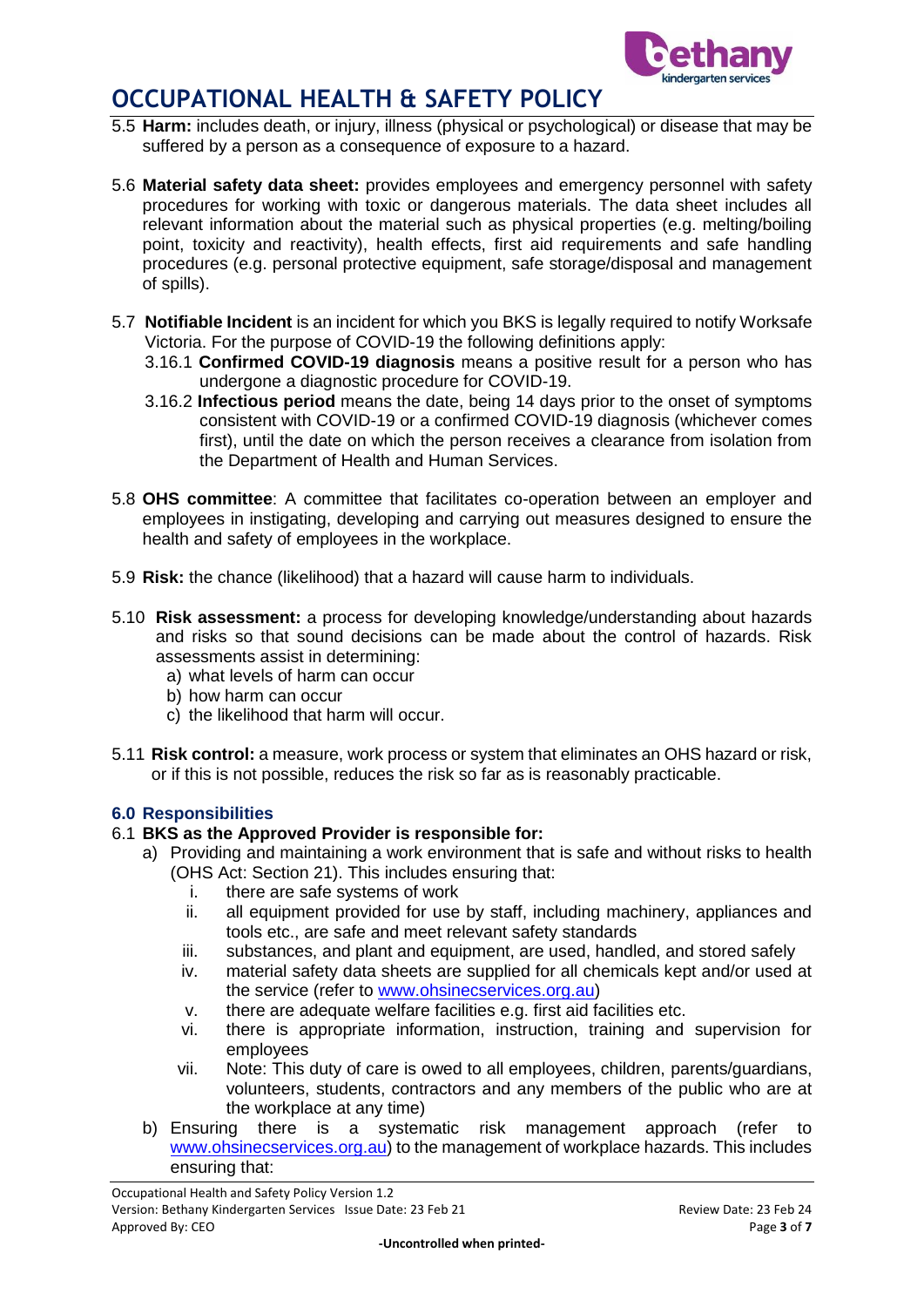

- i. hazards and risks to health and safety are identified, assessed and eliminated or, if it is not possible to remove the hazard/risk completely, effectively controlled
- ii. measures employed to eliminate/control hazards and risks to health and safety are monitored and evaluated regularly
- c) Ensuring regular safety audits of the following:
	- i. indoor and outdoor environments
	- ii. all equipment, including emergency equipment
	- iii. playgrounds and fixed equipment in outdoor environments
	- iv. cleaning services
	- v. horticultural maintenance
	- vi. pest control
- d) Monitoring the conditions of the workplace and the health of employees (OHS Act: Section 22)
- e) Protecting other individuals from risks arising from the service's activities, including holding a fete or a working bee etc., or any activity that is ancillary to the operation of the service e.g. contractors cleaning the premises after hours (OHS Act: Section 23)
- f) Providing adequate instruction to staff in safe working procedures, and informing them of known hazards to their health and wellbeing that are associated with the work that they perform at the service
- g) Ensuring that all plant, equipment and furniture are maintained in a safe condition
- h) Developing procedures to guide the safe use of harmful substances, such as chemicals, in the workplace
- i) Ensuring that OHS accountability is included in all position descriptions
- j) Allocating adequate resources to implement this policy
- k) Ensuring the physical environment at the service is safe, secure and free from hazards for children (refer to Child Safe Environment Policy)
- l) Implementing/practising emergency and evacuation procedures (refer to Emergency and Evacuation Policy)
- m) Implementing this policy in consultation with the Nominated Supervisor, educators, staff, contractors and parents/guardians
- n) Identifying and providing appropriate resources, induction and training to assist educators, staff, contractors, visitors, volunteers and students to implement this policy
- o) Ensuring the Nominated Supervisor, educators, staff, contractors, volunteers and students are kept informed of any relevant changes in legislation and practices in relation to this policy
- p) Consulting appropriately with employees on OHS matters including:
	- i. identification of hazards
	- ii. making decisions on how to manage and control health and safety risks
	- iii. making decisions on health and safety procedures
	- iv. the need for establishing an OHS committee and determining membership of the committee
	- v. proposed changes at the service that may impact on health and safety
	- vi. establishing health and safety committees
- q) Notifying WorkSafe Victoria about serious workplace incidents including a confirmed COVID-19 diagnosis of an employee, student or volunteer who has attended the workplace during the infectious period; and preserving the site of an incident (OHS Act: Sections 38-39)
- r) Holding appropriate licenses, registrations and permits, where required by the OHS Act
- s) Attempting to resolve OHS issues with employees or their representatives within a reasonable timeframe
- t) Not discriminating against employees who are involved in health and safety negotiations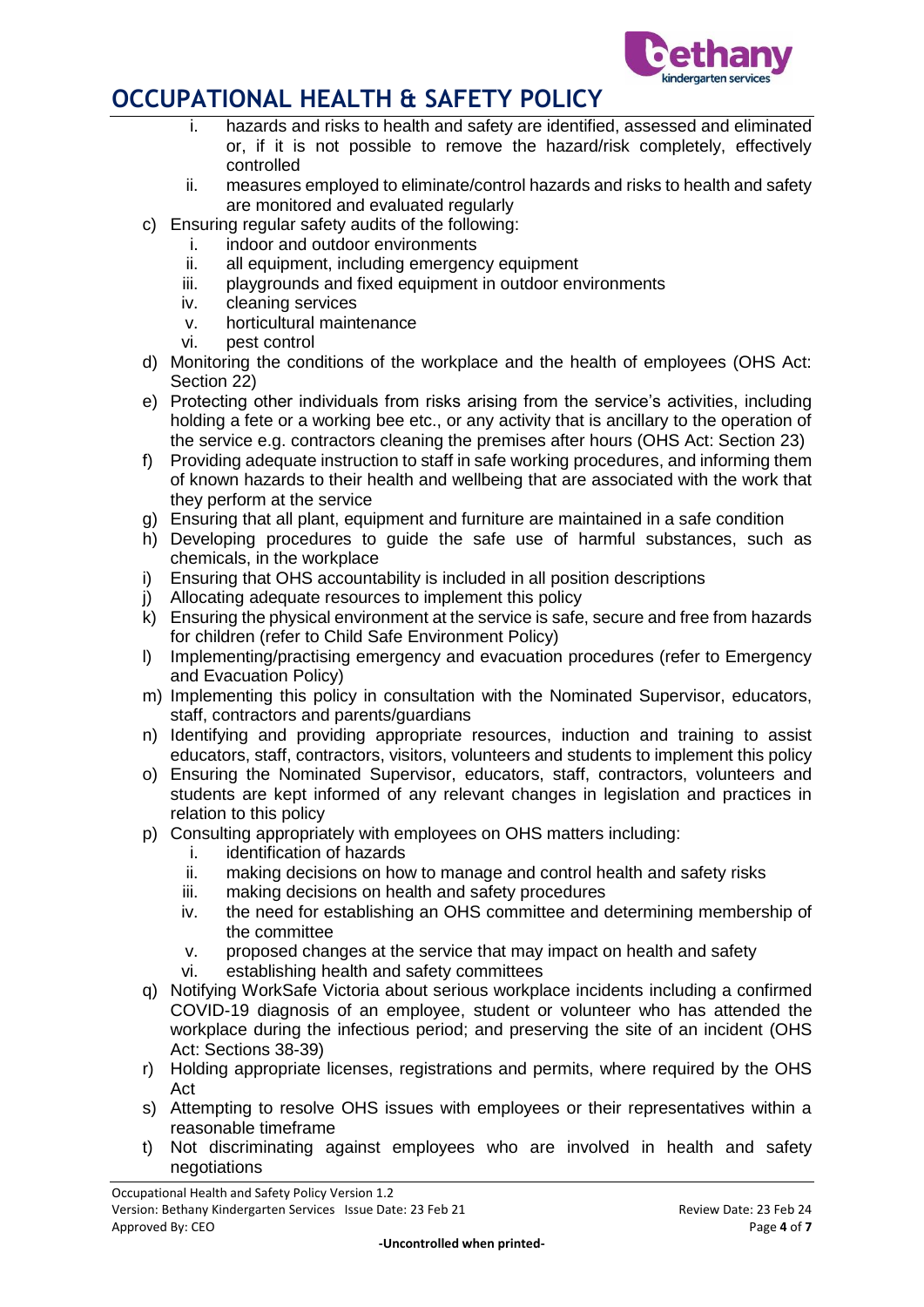

- u) Allowing access to an authorised representative of a staff member who is acting within his/her powers under the OHS Act
- v) Producing OHS documentation as required by inspectors and answering any questions that an inspector asks
- w) Not obstructing, misleading or intimidating an inspector who is performing his/her duties.
- x) The above list of procedures is not exhaustive. Services must develop specific procedures to be followed in managing hazards and issues identified. Such specific issues include chemical management, purchasing of equipment, hazard identification and risk assessment etc. For more information and guidance, refer to [www.ohsinecservices.org.au](http://www.ohsinecservices.org.au/) and BKS as the Approved Provider.

## 6.2 **The Nominated Supervisor is responsible for:**

- a) Ensuring that all educators/staff are aware of this policy, and are supported to implement it at the service
- b) Organising/facilitating regular safety audits of the following:
	- i. indoor and outdoor environments
	- ii. all equipment, including emergency equipment
	- iii. playgrounds and fixed equipment in outdoor environments
	- iv. cleaning services
	- v. horticultural maintenance
	- vi. pest control
- c) Ensuring that all cupboards/rooms are labelled accordingly, including those that contain chemicals and first aid kits, and that child-proof locks are installed on doors and cupboards where contents may be harmful
- d) Ensuring the physical environment at the service is safe, secure and free from hazards for children (refer to Child Safe Environment Policy)
- e) Ensuring that all equipment and materials used at the service meet relevant safety standards
- f) Ensuring the service is up to date with current legislation on child restraints in vehicles if transporting children (refer to Road Safety and Safe Transport Policy)
- g) Implementing and practising emergency and evacuation procedures (refer to Emergency and Evacuation Policy)
- h) Implementing and reviewing this policy in consultation with BKS as the Approved Provider, educators, staff, contractors and parents/guardians
- i) Identifying and providing appropriate resources and training to assist educators, staff, contractors, visitors, volunteers and students to implement this policy
- j) Keeping up to date and complying with any relevant changes in legislation and practices in relation to this policy.

## 6.3 **Educators and staff are responsible for:**

- a) Taking care of their own safety and the safety of others who may be affected by their actions
- b) Co-operating with reasonable OHS actions taken by BKS as the Approved Provider, including:
	- i. following OHS rules and guidelines
	- ii. helping to ensure housekeeping is of the standard set out in service policies
	- iii. attending OHS training as required
	- iv. reporting OHS incidents
	- v. co-operating with OHS investigations
	- vi. encouraging good OHS practices with fellow employees and others attending the service
	- vii. assisting BKS as the Approved Provider with tasks relating to OHS, such as conducting OHS inspections during working hours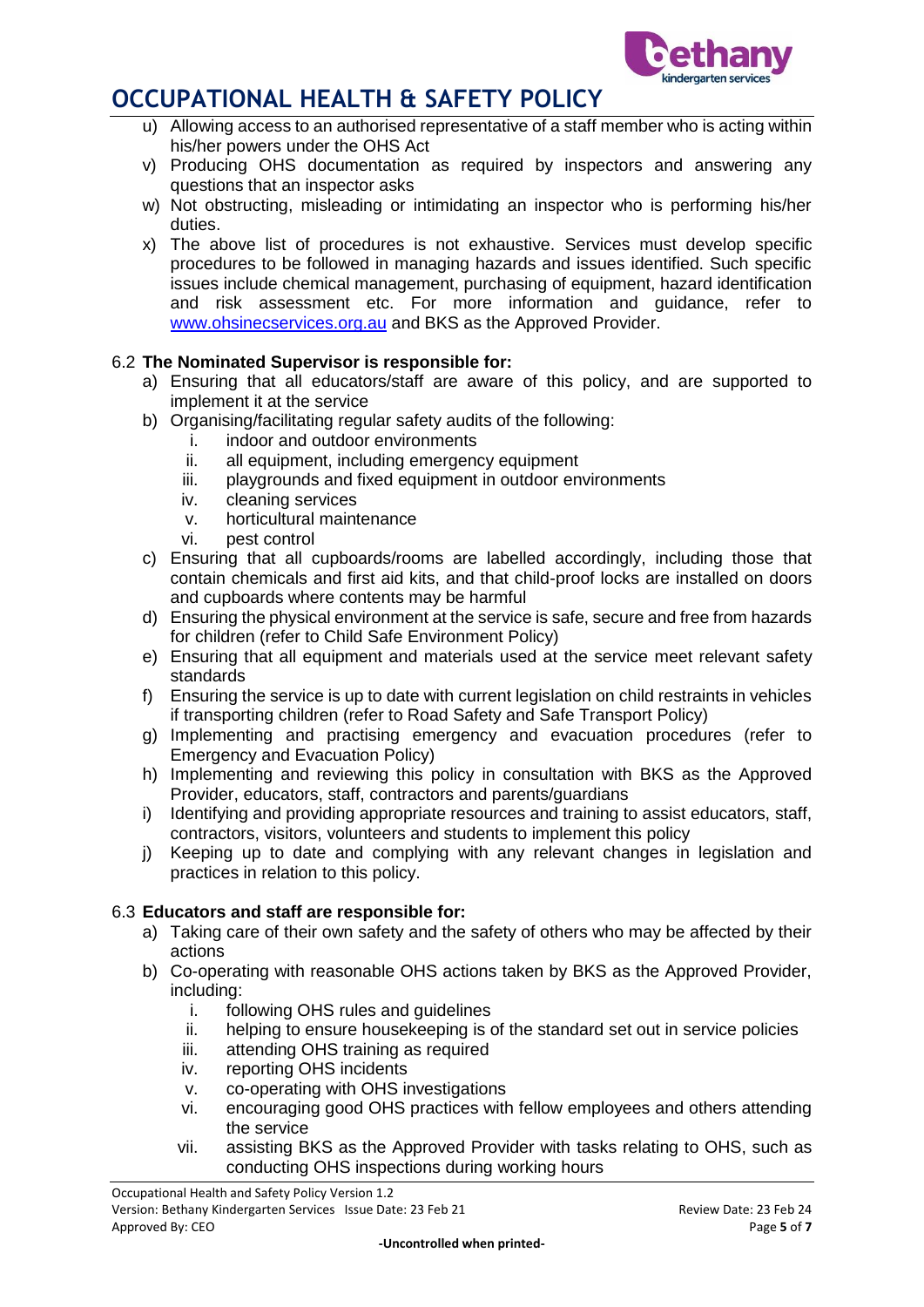

- c) Not interfering with safety equipment provided by BKS as the Approved Provider
- d) Practising emergency and evacuation procedures (refer to Emergency and Evacuation Policy)
- e) Ensuring the physical environment at the service is safe, secure and free from hazards for children (refer to Child Safe Environment Policy)
- f) Maintaining a clean environment daily, and removing tripping/slipping hazards as soon as these become apparent
- g) Teaching children about positive safety behaviours, including correct use of protective equipment, correct use of facilities and equipment, and identifying and responding to hazards
- h) Advising People and Culture if they have been tested positive for COVID-19
- i) Ensuring the service is up to date with current legislation on child restraints in vehicles if transporting children (refer to Road Safety and Safe Transport Policy)
- j) Implementing and reviewing this policy in consultation with BKS as the Approved Provider, Nominated Supervisor, educators, staff, contractors and parents/guardians.

### 6.4 **Students on placements, volunteers, contractors and parents/guardians at the service are responsible for:**

- a) Being familiar with this policy
- b) Co-operating with reasonable OHS rules implemented by the service
- c) Not acting recklessly and/or placing the health and safety of other adults or children at the service at risk.

## **7.0 Evaluation**

- 7.1 In order to assess whether the values and purposes of the policy have been achieved, BKS as the Approved Provider will:
	- a) Seek feedback from everyone affected by the policy regarding its effectiveness, particularly in relation to identifying and responding to occupational health and safety issues
	- b) Monitor the implementation, compliance, complaints and incidents in relation to this policy
	- c) Keep the policy up to date with current legislation, research, policy and best practice
	- d) Revise the policy and procedures as part of the service's policy review cycle, or as required
	- e) Notify parents/guardians at least 14 days before making any changes to this policy or its procedures (Regulation 172(2)).

## **8.0 Related Bethany policies and procedures**

- 8.1 Bethany Kindergarten Services Ltd.:
	- a) Child Safe Environment Policy
		- b) Code of Conduct Policy
		- c) Emergency and Evacuation Policy
		- d) Incident, Injury, Trauma and Illness Policy
		- e) Participation of Volunteers and Students Policy
		- f) Privacy and Confidentiality Policy
		- g) Road Safety and Safe Transport Policy
		- h) Staffing Policy

## **9.0 Relevant legislation and standards**

- 9.1 Relevant legislation and standards include but are not limited to:
	- a) AS/NZS 4804:2001 and 4801:2001 Occupational health and safety systems
		- b) Education and Care Services National Law Act 2010
		- c) Education and Care Services National Regulations 2011
		- d) National Quality Standard, Quality Area 2: Children's Health and Safety

Occupational Health and Safety Policy Version 1.2 Version: Bethany Kindergarten Services Issue Date: 23 Feb 21 Review Date: 23 Feb 24 Approved By: CEO **Page 6** of **7** and **2** of **7** and **2** of **7** and **2** of **7** and **2** of **7** and **2** of **7** and **2** of **7** and **2** of **7** and **2** of **7** and **2** of **7** and **2** of **7** and **2** of **7** and **2** of **7** and **2** o